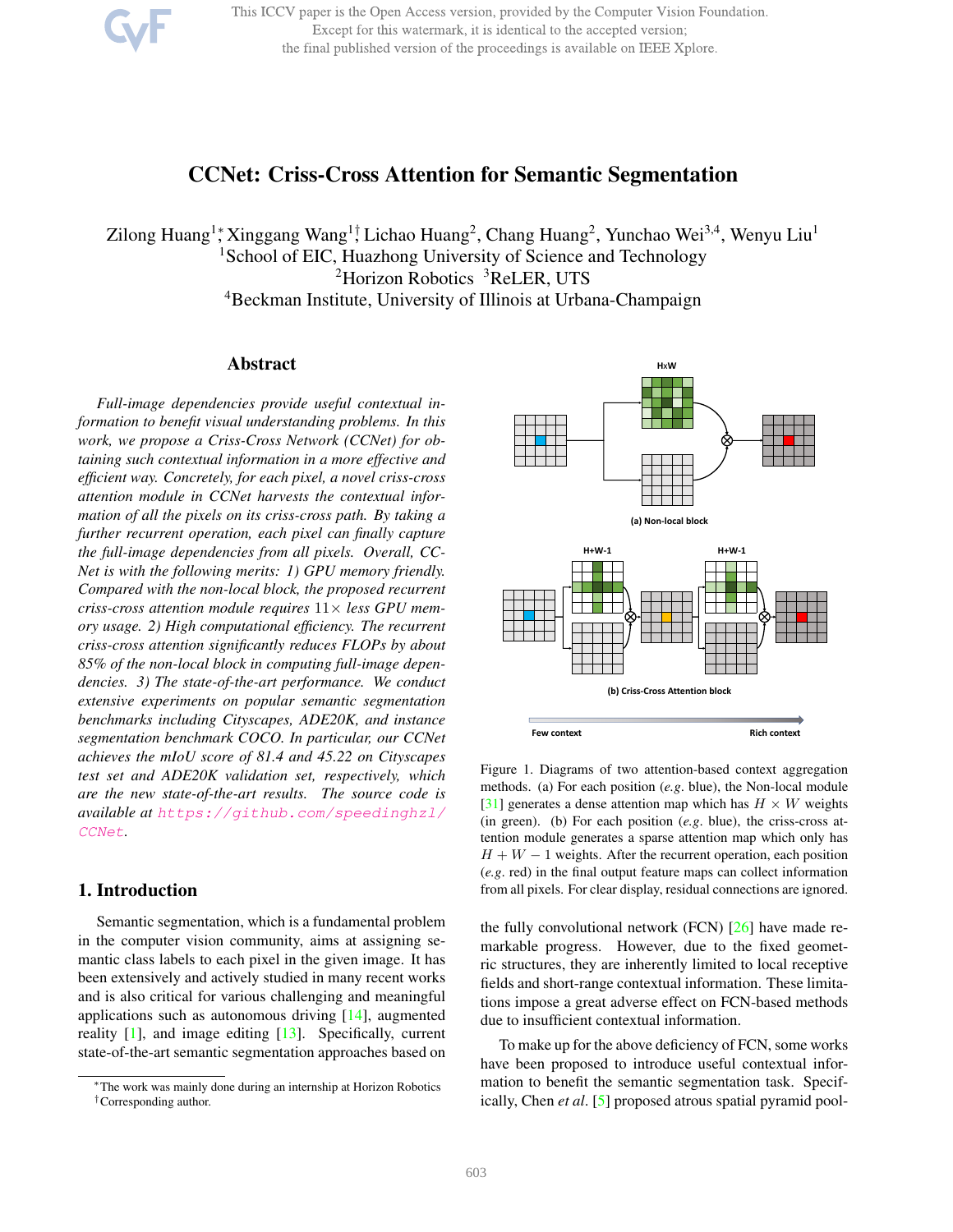ing module with multi-scale dilation convolutions for contextual information aggregation. Zhao *et al*. [41] further introduced PSPNet with pyramid pooling module to capture contextual information. However, the dilated convolution based methods [6, 5, 12] collect information from a few surrounding pixels and can not generate dense contextual information actually. Meanwhile, the pooling based methods [41, 39] aggregate contextual information in a nonadaptive manner and the homogeneous contextual information is adopted by all image pixels, which does not satisfy the requirement that different pixels need different contextual dependencies.

To generate dense and pixel-wise contextual information, PSANet [42] learns to aggregate contextual information for each position via a predicted attention map. Non-local Networks [31] utilizes a self-attention mechanism [9, 29], which enables a single feature from any position to perceive features of all the other positions, thus harvesting full-image contextual information, see Fig. 1 (a). However, these attention-based methods need to generate huge attention maps to measure the relationships for each pixel-pair, whose complexity in time and space are both  $\mathcal{O}((H\times W)\times (H\times W))$ , where  $H\times W$  donates the spatial dimension of input feature maps. Since the input feature maps are always with high resolution in semantic segmentation task, self-attention based methods have high computation complexity and occupy a huge number of GPU memory. Thus, is there an alternative solution to achieve such a target in a more efficient way?

To address the above mentioned problem, our motivation is to consecutive sparse attention to replace the single layer dense attention in the non-local networks. Without loss of generality, we use two consecutive criss-cross attention modules, in which each one only has sparse connections  $(H+W-1)$  for each position in the feature maps. The criss-cross attention module aggregates contextual information in horizontal and vertical directions. By serially stacking two criss-cross attention modules, it can collect contextual information from all pixels. The above decomposition strategy greatly reduces the complexity in time and space from  $\mathcal{O}((H\times W)\times (H\times W))$  to  $\mathcal{O}((H\times W)\times (H+W-1)).$ 

We compare the differences between the non-local module [31] and our criss-cross attention module in Fig. 1. Concretely, both non-local module and criss-cross attention module feed the input feature maps with spatial size  $H \times W$ to generate attention maps (upper branch) and adapted feature maps (lower branch), respectively. Then, the weighted sum is adopted to collecting contextual information. Different from the dense connections adopted by the non-local module, each position (*e.g*., blue color) in the feature maps is sparsely connected with other ones which are in the same row and the same column in our criss-cross attention module, leading to the predicted attention map only has  $H+W-1$ 

weights rather than  $H \times W$  in non-local module. To achieve the target of capturing the full-image dependencies, we then innovatively and simply take a recurrent operation for the criss-cross attention module. In particular, the local features are firstly passed through one criss-cross attention module to collect the contextual information in horizontal and vertical directions. Then, by feeding the produced feature maps from the first criss-cross attention module to the other one, the additional contextual information obtained from the criss-cross path is finally enable the full-image dependencies to be captured by each pixel. As demonstrated in Fig. 1 (b), each position (*e.g*. red color) in the second feature maps finally collects information from all others to augment the pixel-wise representations. We share parameters of the recurrent criss-cross module to reduce extra parameters. Our criss-cross attention module can be easily plugged into any fully convolutional neural network, named CCNet, for leaning to segment in an end-to-end manner.

We have carried out extensive experiments on multiple large-scale datasets. Our proposed CCNet achieves top performance on two most competitive semantic segmentation datasets, *i.e*., Cityscapes [10] and ADE20K [44]. In addition, the proposed criss-cross attention even improves the state-of-the-art instance segmentation method, *i.e*., Mask R-CNN with ResNet-101 [17]. These results well demonstrate that our criss-cross attention module is generally beneficial to the dense prediction tasks. In summary, our main contributions are two-fold:

- We propose a novel criss-cross attention module in this work, which can be leveraged to capture contextual information from full-image dependencies in a more efficient and effective way.
- We propose CCNet by taking advantages of recurrent criss-cross attention module, achieving leading performance on segmentation-based benchmarks, including Cityscapes, ADE20K and COCO.

## 2. Related work

Semantic segmentation The last years have seen a renewal of interest on semantic segmentation. FCN [26] is the first approach to adopt fully convolutional network for semantic segmentation. Later, FCN-based methods have made great progress in image semantic segmentation. Chen *et al*. [4] and Yu *et al*. [37] removed the last two downsample layers to obtain dense prediction and utilized dilated convolutions to enlarge the receptive field. Unet  $[28]$ , Deeplabv3+  $[8]$ , MSCI [21], SPGNet [2], RefineNet [22] and DFN [36] adopted encoder-decoder structures that fuse the information in low-level and high-level layers to predict segmentation mask. SAC [40] and Deformable Convolutional Networks [11] improved the standard convolutional operator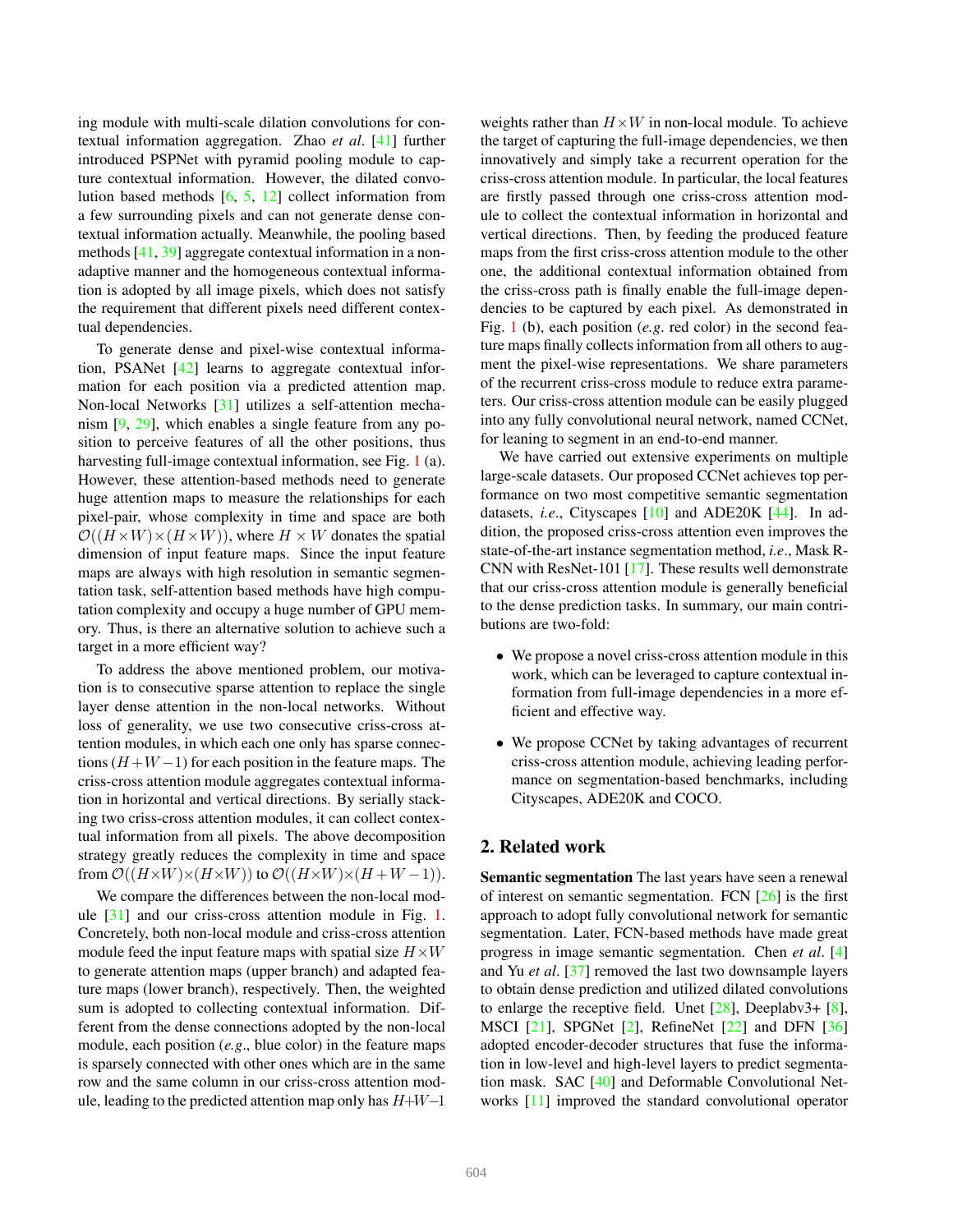

Figure 2. Overview of the proposed CCNet for semantic segmentation.

to handle the deformation and various scale of objects. CRF-RNN [37] and DPN [25] used Graph model, *i.e*. CRF, MRF, for semantic segmentation. AAF [19] used adversarial learning to capture and match the semantic relations between neighboring pixels in the label space. BiSeNet [35] was designed for real-time semantic segmentation.

Contextual information aggregation In addition, some works aggregate the contextual information to augment the feature representation. Deeplabv2 [5] proposed ASPP module to use different dilation convolutions to capture contextual information. DenseASPP [34] brought dense connections into ASPP to generate features with various scale. DPC [3] utilized architecture search techniques to build multi-scale architectures for semantic segmentation. PSP-Net [41] utilized pyramid pooling to aggregate contextual information. GCN [27] utilized global convolutional module utilized global pooling to harvest context information for global representations. Recently, Zhao *et al*. [42] proposed the point-wise spatial attention network which uses predicted attention map to guide contextual information collection. Liu *et al*. [24] utilized RNNs to capture long-range dependencies. Conditional random field (CRF) [4, 43], Markov random field (MRF) [25] are also utilized to capture long-range dependencies for semantic segmentation.

Attention model Attention model is widely used for various tasks. Squeeze-and-Excitation Networks [18] enhanced the representational power of the network by modeling channel-wise relationships in an attention mechanism. Chen *et al*. [7] made use of several attention masks to fuse feature maps or predictions from different branches. Vaswani *et al*. [29] applied a self-attention model on machine translation. Wang *et al*. [31] proposed the non-local module to generate the huge attention map by calculating the correlation matrix between each spatial point in the feature maps, then the attention guided dense contextual information aggregation. OCNet [38] and DANet [15] utilized Non-local module [31] to harvest the contextual information. PSA [42] learned an attention map to aggregate contextual information for each individual point adaptively and specifically.

CCNet vs. Non-Local vs. GCN Here, we specifically discusses the differences among GCN [27], Non-local Network [31] and CCNet. In term of contextual information aggregation, only the center point can perceive the contextual information from all pixels in GCN [27]. In contrast, Non-local Network [31] and CCNet guarantee that a pixel at any position perceives contextual information from all pixels. Although, GCN [27] alternatively decomposes the square-shape convolutional operation to horizontal and vertical linear convolutional operations which is related to CC-Net, CCNet takes criss-cross way to harvest contextual information which is more effective than horizontal-vertical separate way. Moreover, CCNet is proposed to mimic Nonlocal Network [31] for obtaining dense contextual information through a more effective and efficient recurrent crisscross attention module, in which dissimilar features get low attention weights and features with high attention weights are similar ones.

### 3. Approach

In this section, we give the details of the proposed Criss-Cross Network (CCNet) for semantic segmentation. We first present a general framework of our CCNet. Then, the criss-cross attention module which captures contextual information in horizontal and vertical directions will be introduced. Finally, to capture the dense and global contextual information, we propose to adopt a recurrent operation for the criss-cross attention module.

#### 3.1. Network Architecture

The network architecture is given in Fig. 2. An input image is passed through a deep convolutional neural network (DCNN), which is designed in a fully convolutional fashion  $[5]$ , to produce feature maps  $X$  with the spatial size of  $H \times W$ . In order to retain more details and efficiently produce dense feature maps, we remove the last two downsampling operations and employ dilation convolutions in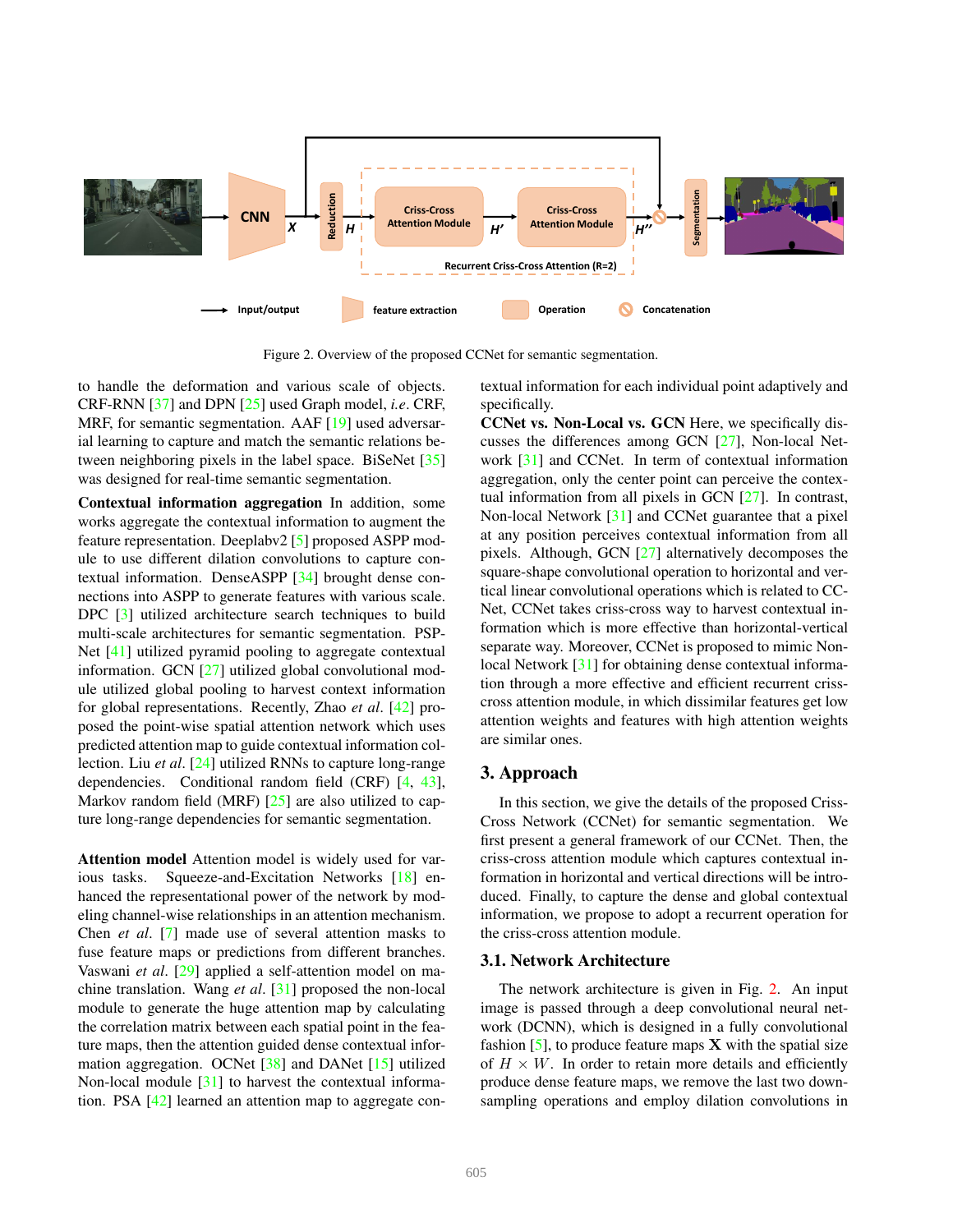

Figure 3. The details of criss-cross attention module.

the subsequent convolutional layers, leading to enlarge the width/height of the output feature maps  $X$  to 1/8 of the input image.

Given the X, we first apply a convolutional layer to obtain the feature maps H of dimension reduction, then, the feature maps H are fed into the criss-cross attention module to generate new feature maps  $H'$  which aggregate contextual information together for each pixel in its criss-cross path. The feature maps  $H'$  only aggregate the contextual information in horizontal and vertical directions which are not powerful enough for semantic segmentation. To obtain richer and denser context information, we feed the feature maps H' into the criss-cross attention module again and output feature maps H′′. Thus, each position in feature maps  $H''$  actually gathers the information from all pixels. Two criss-cross attention modules before and after share the same parameters to avoid adding too many extra parameters. We name this recurrent structure as recurrent crisscross attention (RCCA) module.

Then, we concatenate the dense contextual feature  $H''$ with the local representation feature X. It is followed by one or several convolutional layers with batch normalization and activation for feature fusion. Finally, the fused features are fed into the segmentation layer to predict the final segmentation result.

#### 3.2. Criss-Cross Attention

To model full-image dependencies over local feature representations using lightweight computation and memory, we introduce a criss-cross attention module. The crisscross attention module collects contextual information in horizontal and vertical directions to enhance pixel-wise representative capability. As shown in Fig. 3, given a local feature maps  $\mathbf{H} \in \mathbb{R}^{C \times W \times H}$ , the module firstly applies two convolutional layers with  $1 \times 1$  filters on H to generate two feature maps Q and K, respectively, where  ${Q, \mathbf{K}} \in \mathbb{R}^{C' \times W \times H}$ . C' is the number of channel, which is less than C for dimension reduction.

After obtaining feature maps  $Q$  and  $K$ , we further gen-



Figure 4. An example of information propagation when the loop number is 2.

erate attention maps  $\mathbf{A} \in \mathbb{R}^{(H+W-1)\times W\times H}$  via **Affinity** operation. At each position  $u$  in the spatial dimension of feature maps Q, we can obtain a vector  $\mathbf{Q}_{\mathbf{u}} \in \mathbb{R}^{C'}$ . Meanwhile, we can also obtain the set  $\Omega_{\mathbf{u}} \in \mathbb{R}^{(H+W-1)\times C'}$  by extracting feature vectors from  $K$  which are in the same row or column with position u.  $\Omega_{i,u} \in \mathbb{R}^{C'}$  is the *i*th element of  $\Omega_{\mathbf{u}}$ . The **Affinity** operation is then defined as follows:

$$
d_{i,u} = \mathbf{Q}_{\mathbf{u}} \mathbf{\Omega}_{\mathbf{i},\mathbf{u}}^{\mathsf{T}}
$$
 (1)

where  $d_{i,u} \in \mathbf{D}$  is the degree of correlation between feature  $\mathbf{Q}_{\mathbf{u}}$  and  $\mathbf{\Omega}_{\mathbf{i},\mathbf{u}}, i = [1, ..., |\mathbf{\Omega}_{\mathbf{u}}|], \mathbf{D} \in \mathbb{R}^{(H+W-1)\times W\times H}.$ Then, we apply a softmax layer on D over the channel dimension to calculate the attention map A.

Another convolutional layer with  $1 \times 1$  filters is applied on H to generate  $V \in \mathbb{R}^{C \times W \times H}$  for feature adaption. At each position  $u$  in the spatial dimension of feature maps V, we can obtain a vector  $V_u \in \mathbb{R}^C$  and a set  $\mathbf{\Phi}_{\mathbf{u}} \in \mathbb{R}^{(H+W-1)\times C}$ . The set  $\mathbf{\Phi}_{\mathbf{u}}$  is a collection of feature vectors in  $V$  which are in the same row or column with position  $u$ . The contextual information is collected by the Aggregation operation:

$$
\mathbf{H}_{\mathbf{u}}' = \sum_{i \in [\Phi_{\mathbf{u}}]} \mathbf{A}_{\mathbf{i}, \mathbf{u}} \Phi_{\mathbf{i}, \mathbf{u}} + \mathbf{H}_{\mathbf{u}} \tag{2}
$$

where  $H'_{\mathbf{u}}$  is a feature vector in output feature maps  $\mathbf{H}' \in$  $\mathbb{R}^{C\times W\times \vec{H}}$  at position u.  $\mathbf{A_{i,u}}$  is a scalar value at channel i and position  $u$  in  $A$ . The contextual information is added to local feature H to enhance the local features and augment the pixel-wise representation. Therefore, it has a wide contextual view and selectively aggregates contexts according to the spatial attention map. These feature representations achieve mutual gains and are more robust for semantic segmentation.

### 3.3. Recurrent Criss-Cross Attention (RCCA)

Despite a criss-cross attention can capture contextual information in horizontal and vertical directions, the connections between one pixel and its around ones that are not in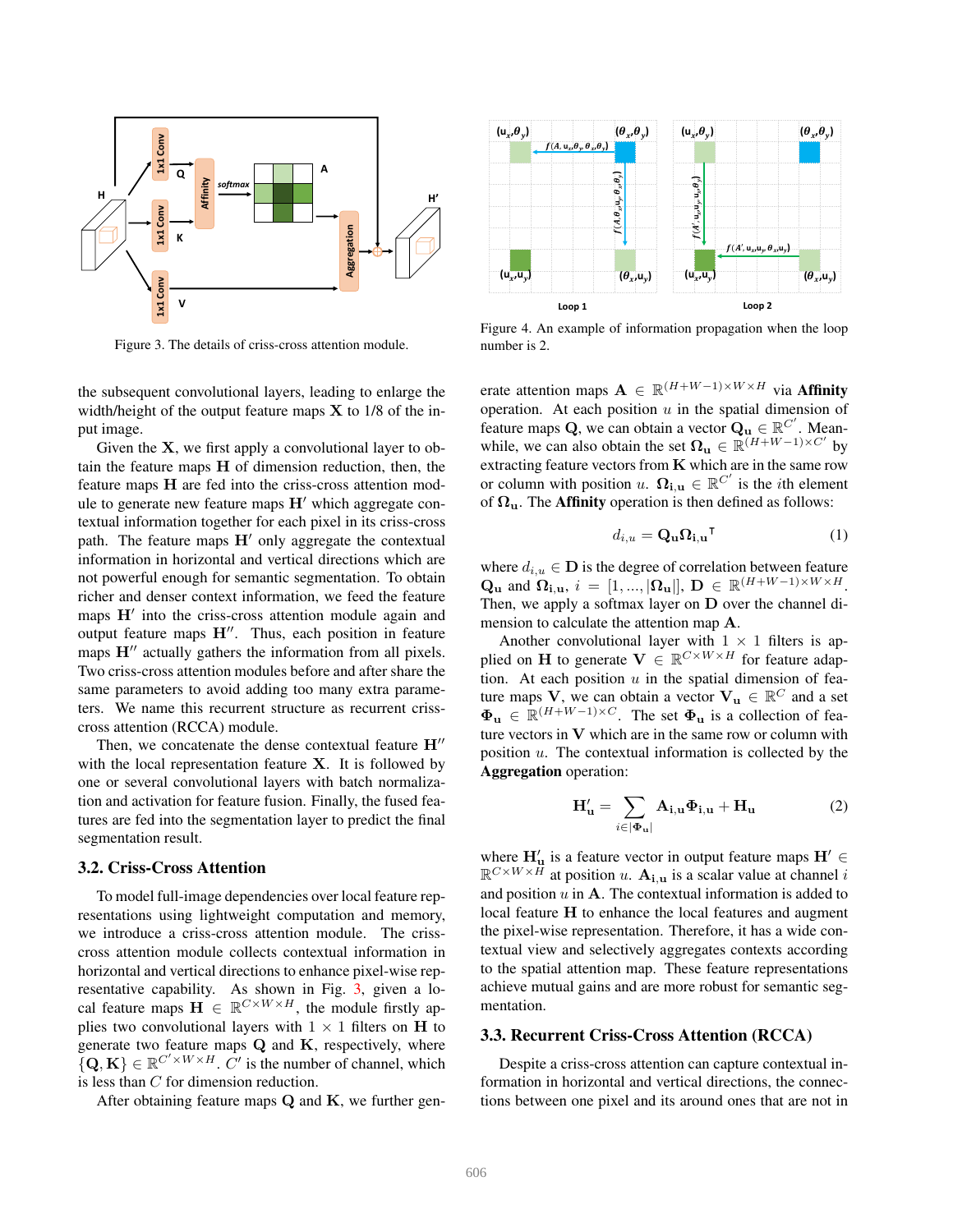the criss-cross path are still absent. To tackle this problem, we innovatively and simply introduce a RCCA operation based on the criss-cross attention. The RCCA module can be unrolled into  $R$  loops. In the first loop, the criss-cross attention takes the feature maps H extracted from a CNN model as the input and output the feature maps  $H'$ , where H and H' are with the same shape. In the second loop, the criss-cross attention takes the feature maps  $H'$  as the input and output the feature maps  $H''$ . As shown in Fig. 2, the RCCA module is equipped with two loops (R=2) which is able to harvest full-image contextual information from all pixels to generate new feature maps with dense and rich contextual information.

We denote  $A$  and  $A'$  as the attention maps in loop 1 and loop 2, respectively. Since we are interested only in contextual information spreads in spatial dimension rather than in channel dimension, the convolutional layer with  $1 \times$ 1 filters can be view as the identical connection. In addition, the mapping function from position  $x', y'$  to weight  $A_{i,x,y}$ is defined as  $A_{i,x,y} = f(A, x, y, x', y')$ . For any position u at the feature maps  $H''$  and any position  $\theta$  at the feature maps H, there is actually a connection in the case of  $R = 2$ . For the case that  $u$  and  $\theta$  are in the same row or column:

$$
\mathbf{H''_{u}} \leftarrow [f(A, u, \theta) + 1] \cdot f(A', u, \theta) \cdot \mathbf{H}_{\theta} \tag{3}
$$

where  $\leftarrow$  donates the add-to operation. For the other case that u and  $\theta$  are not in the same row and column, Fig. 4 shows the propagation path of context information in spatial dimension:

$$
\mathbf{H}''_{\mathbf{u}} \leftarrow [f(A, u_x, \theta_y, \theta_x, \theta_y) \cdot f(A', u_x, u_y, u_x, \theta_y) + f(A, \theta_x, u_y, \theta_x, \theta_y) \cdot f(A', u_x, u_y, \theta_x, u_y)] \cdot \mathbf{H}_{\theta}
$$
 (4)

In general, our RCCA module makes up for the deficiency of criss-cross attention that cannot obtain the dense contextual information from all pixels. Compared with criss-cross attention, the RCCA module ( $R = 2$ ) does not bring extra parameters and can achieve better performance with the cost of a minor computation increment.

## 4. Experiments

To evaluate the effectiveness of the CCNet, we carry out comprehensive experiments on the Cityscapes dataset [10], the ADE20K dataset  $[44]$ , and the COCO dataset  $[23]$ . Experimental results demonstrate that CCNet achieves stateof-the-art performance on Cityscapes and ADE20K. Meanwhile, CCNet can bring constant performance gain on COCO for instance segmentation. In the following subsections, we first introduce the datasets and implementation details, then we perform a series of ablation experiments on Cityscapes dataset. Finally, we report our results on ADE20K and COCO dataset.

#### 4.1. Datasets and Evaluation Metrics

We adopt Mean IoU (mIOU, mean of class-wise intersection over union) for Cityscapes and ADE20K and the standard COCO metrics Average Precision (AP) for COCO.

- Cityscapes is tasked for urban segmentation, Only the 5,000 finely annotated images are used in our experiments and are divided into 2,975/500/1,525 images for training, validation, and testing.
- ADE20K is a recent scene parsing benchmark containing dense labels of 150 stuff/object categories. The dataset includes 20K/2K/3K images for training, validation and test.
- COCO is a very challenging dataset for instance segmentation that contains 115K images over 80 categories for training, 5K images for validation and 20k images for testing.

#### 4.2. Implementation Details

Network Structure For semantic segmentation, we choose the ImageNet pre-trained ResNet-101 [17] as our backbone and remove the last two down-sampling operations and employ dilated convolutions in the subsequent convolutional layers following the previous work [4], resulting in the output stride as 8. For instance segmentation, we choose Mask-RCNN  $[16]$  as our baseline.

Training settings SGD with mini-batch is used for training. For semantic segmentation, the initial learning rate is 1e-2 for Cityscapes and ADE20K. Following the prior works [5, 39], we employ a poly learning rate policy where the initial learning rate is multiplied by  $1 - (\frac{iter}{max\_iter})^{power}$ with  $power = 0.9$ . We use the momentum of 0.9 and a weight decay of 0.0001. For Cityscapes, the training images are augmented by randomly scaling (from 0.75 to 2.0), then randomly cropping out the high-resolution patches  $(769 \times 769)$  from the resulting images. Since the images from ADE20K are with various sizes, we adopt an augmentation strategy of resizing the short side of input image to the length randomly chosen from the set {300, 375, 450, 525, 600}. For instance segmentation, we take the same training settings as that of Mask-RCNN [16].

### 4.3. Experiments on Cityscapes

#### 4.3.1 Comparisons with state-of-the-arts

Results of other state-of-the-art semantic segmentation solutions on Cityscapes validation set are summarized in Tab. 1. We provide these results for reference and emphasize that these results should not be simply compared with our method, since these methods are trained on different (even larger) training sets or different basic network. Among these approaches, Deeplabv3 [6] and CCNet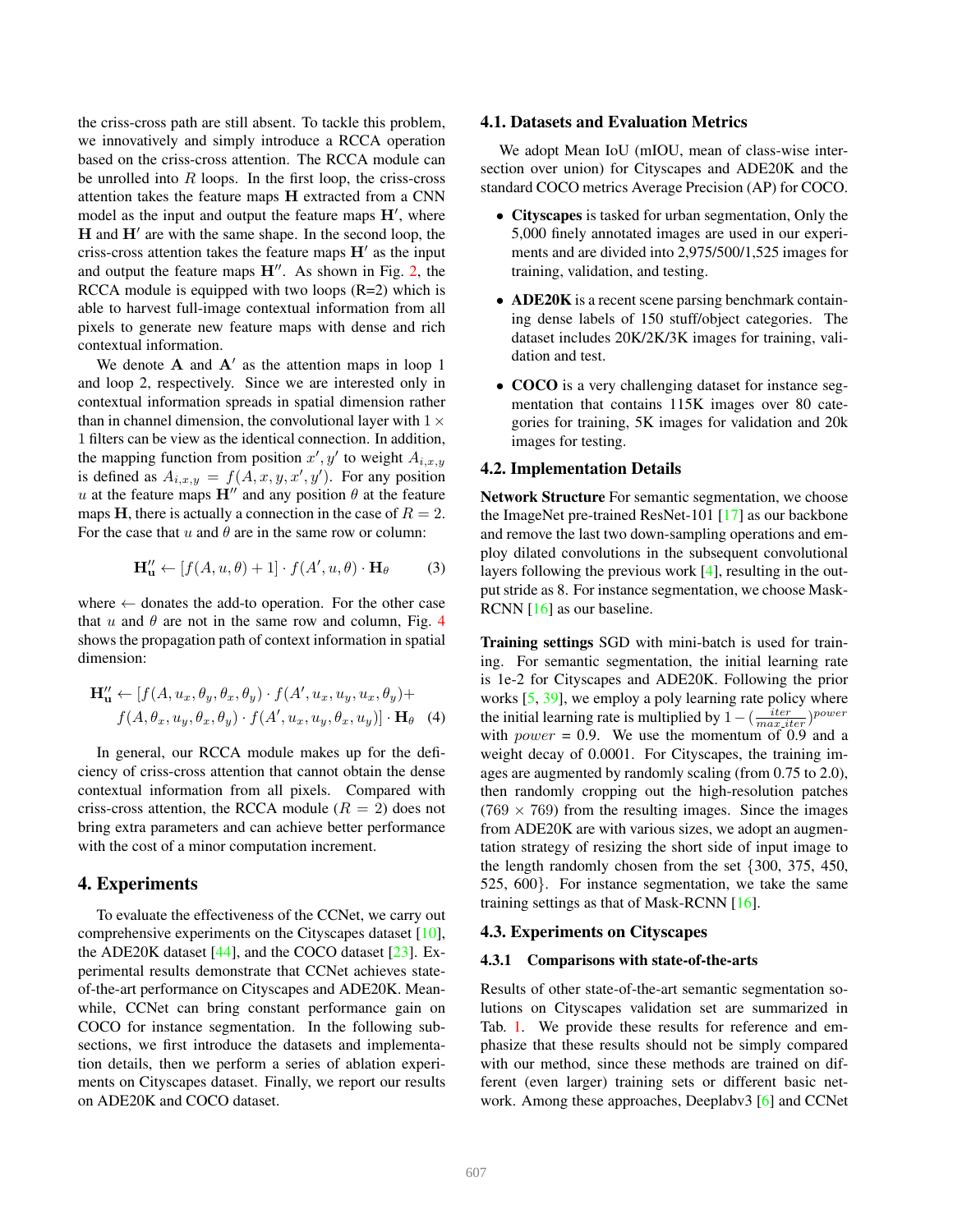| Method                         | <b>Backbone</b> | multi-scale | $mIOU(\%)$ |
|--------------------------------|-----------------|-------------|------------|
| DeepLaby $3$ [6]               | ResNet-101      | Yes         | 79.3       |
| DeepLabv $3 + \lceil 8 \rceil$ | Xception-65     | No          | 79.1       |
| DPC $[3]$ $\dagger$            | Xception-71     | No          | 80.8       |
| <b>CCNet</b>                   | ResNet-101      | No          | 80.2       |
| <b>CCNet</b>                   | ResNet-101      | Yes         | 81.3       |

Table 1. Comparison with state-of-the-arts on Cityscapes (val).

† use extra COCO dataset for training.

Table 2. Comparison with state-of-the-arts on Cityscapes (test).

| Method                               | <b>Backbone</b> | $mIOU(\%)$ |
|--------------------------------------|-----------------|------------|
| DeepLab-v2 $[5]$                     | ResNet-101      | 70.4       |
| RefineNet $[22]$ $\ddagger$          | ResNet-101      | 73.6       |
| SAC $[40]$ $\ddagger$                | ResNet-101      | 78.1       |
| GCN [27] ‡                           | ResNet-101      | 76.9       |
| DUC $[30]$ $\ddagger$                | ResNet-101      | 77.6       |
| ResNet-38 [32]                       | WiderResnet-38  | 78.4       |
| PSPNet [41]                          | ResNet-101      | 78.4       |
| BiSeNet $\left[35\right]$ $\ddagger$ | ResNet-101      | 78.9       |
| AAF $[19]$                           | ResNet-101      | 79.1       |
| PSANet $[42]$ $\ddagger$             | ResNet-101      | 80.1       |
| DFN $\left[36\right]\ddagger$        | ResNet-101      | 79.3       |
| DenseASPP $[34]$ $\ddagger$          | DenseNet-161    | 80.6       |
| CCNet $\ddagger$                     | ResNet-101      | 81.4       |

‡ train with both the train-fine and val-fine datasets.

adopt the same backbone and multi-scale testing strategy. Deeplabv3+ [8] and DPC [3] both use a more stronger backbone (*i.e*., Xception-65 & 71 *vs.* ResNet-101). In addition, DPC [3] makes use of additional dataset, *i.e*., COCO, for pre-training beyond the training set of Cityscapes. The results show that the proposed CCNet with multi-scale testing still outperforms all these strong baselines.

Additionally, we also train the best learned CCNet with ResNet-101 as the backbone using both training and validation sets and make the evaluation on the test set by submitting our test results to the official evaluation server. Most of methods [5, 22, 40, 27, 30, 41, 35, 19, 42, 36] adopt the same backbone as ours and the others [32, 34] utilize stronger backbones. From Tab. 2, it can be observed that our CCNet substantially outperforms all the previous state-of-the-arts. Among the approaches, PSANet [42] is most related to our method which generates sub attention map for each pixel. One of the differences is that the sub attention map has  $2 \times H \times W$  weights in PSANet and  $H + W - 1$  weights in CCNet. Even with lower computation cost and memory usage, Our method still achieves better performance.

Table 3. Performance on Cityscapes (val) for different number of loop in RCCA. FLOPs and Memory increment are estimated for an input of  $1 \times 3 \times 769 \times 769$ .

| Loops    | $GFLOPs(\triangle)$ | $Memory(M\blacktriangle)$ | $mIOU(\%)$ |
|----------|---------------------|---------------------------|------------|
| baseline |                     |                           | 75.1       |
| $R=1$    | 8.3                 | 53                        | 78.0       |
| $R=2$    | 16.5                | 127                       | 79.8       |
| $R=3$    | 24.7                | 208                       | 80.2       |

#### 4.3.2 Ablation studies

To verify the rationality of the CCNet, we conduct extensive ablation experiments on the validation set of Cityscapes with different settings for CCNet.

The effect of the RCCA module Tab. 3 shows the performance on Cityscapes validation set by adopting different number of loop in RCCA. All experiments are conducted using ResNet-101 as the backbone. Beside, the input size of one image is  $769 \times 769$ , resulting in the size of input feature maps H of RCCA is  $97 \times 97$ . Our baseline network is the ResNet-based FCN with dilated convolutional module incorporated at stage 4 and 5, *i.e*., dilations are set to 2 and 4 for these two stages respectively. The increment of FLOPs and Memory usage are estimated when  $R = 1, 2, 3$ , respectively.

We observe that adding a criss-cross attention into the baseline, donated as  $R = 1$ , improves the performance by 2.9% compared with the baseline, which can effectively demonstrate the significance of criss-cross attention. Furthermore, increasing loops from 1 to 2 can improve the performance by 1.8%, demonstrating the effectiveness of dense contextual information. Finally, increasing loops from 2 to 3 slightly improves the performance by 0.4%. Meanwhile, with the increasing of loops, the usage of FLOPs and GPU memory will still be increased. These results prove that the proposed criss-cross attention can significantly improve the performance by capturing contextual information in horizontal and vertical direction. In addition, the proposed criss-cross attention is effective in capturing the dense and global contextual information, which can finally benefit the performance of semantic segmentation. To balance the performance and resource usage, we choose  $R = 2$  as default settings in all the following experiments.

To further validate the effectiveness of the criss-cross module, We provide the qualitative comparisons in Fig. 5. We leverage the *white circles* to indicate those challenging regions that are easily to be misclassified. It can be seen that these challenging regions are progressively corrected with the increasing of loops, which can well prove the effectiveness of dense contextual information aggregation for semantic segmentation.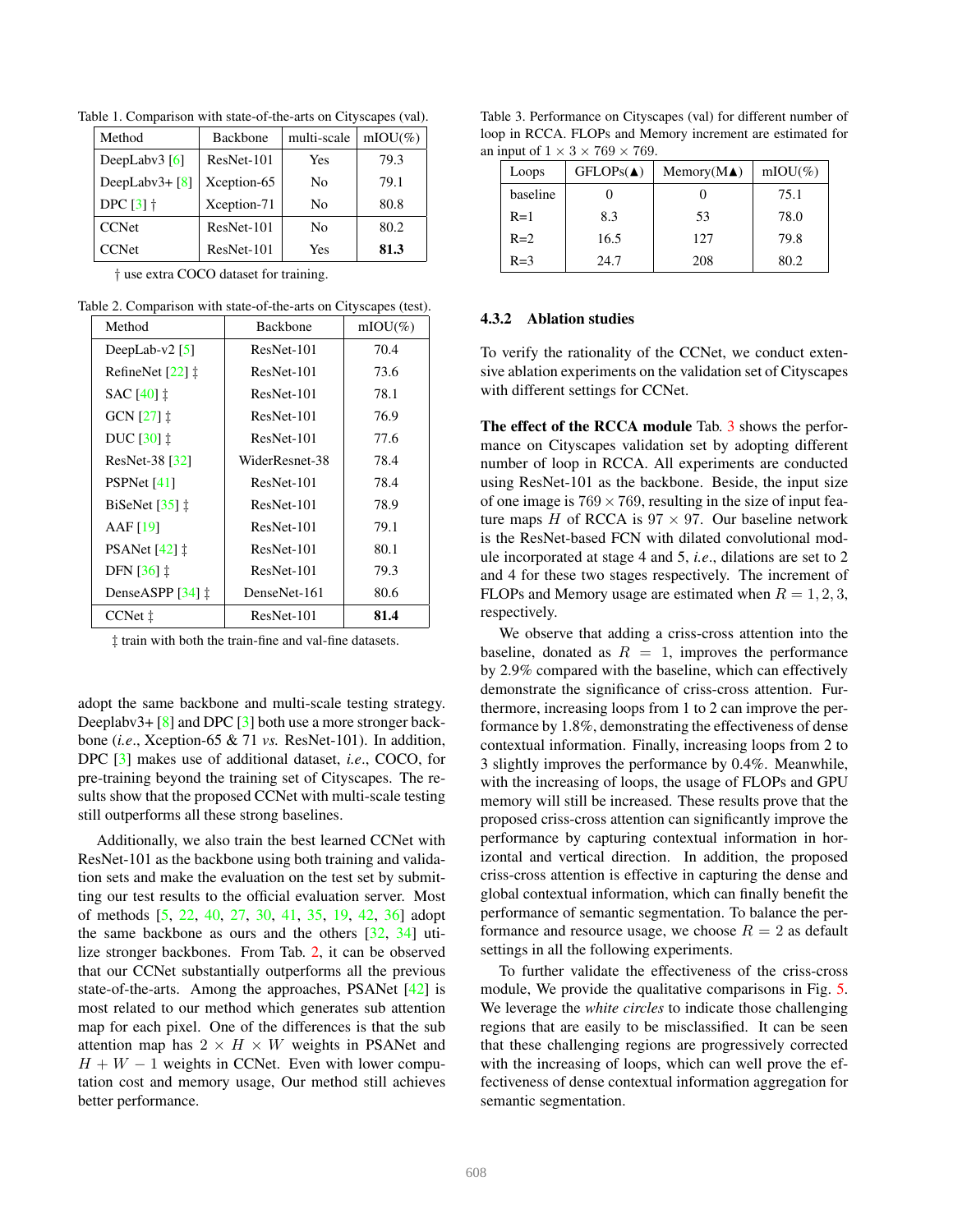

Figure 5. Visualization results of RCCA with different loops on Cityscapes validation set.

Table 4. Comparison of context aggregation approaches on Cityscapes (val).

| Method                | $mIOU(\%)$ |
|-----------------------|------------|
| ResNet101-Baseline    | 75.1       |
| $ResNet101+GCN$       | 78.1       |
| ResNet101+PSP         | 78.5       |
| $ResNet101+ASPP$      | 78.9       |
| $ResNet101+NL$        | 79.1       |
| $ResNet101+RCCA(R=2)$ | 79.8       |
| ResNet50-Baseline     | 73.3       |
| ResNet50+GCN          | 76.2       |
| ResNet50+PSP          | 76.4       |
| ResNet50+ASPP         | 77.1       |
| $ResNet50+NL$         | 77.3       |
| ResNet50+HV           | 77.3       |
| ResNet50+HV&VH        | 77.8       |
| $ResNet50+RCCA(R=2)$  | 78.5       |

Comparison of context aggregation approaches We compare the performance of several different context aggregation approaches on the Cityscapes validation set with ResNet-50 and ResNet-101 as backbones.

Specifically, the baselines of context aggregation mainly include: 1) Peng *et al*. [27] utilized global convolution network for contextual information aggregation, donated as "+GCN". 2) Zhao *et al*. [41] proposed Pyramid pooling which is the simple and effective way to capture global contextual information, donated as "+PP"; 3) Chen *et al*. [6] used different dilation convolutions to harvest pixel-wise contextual information at the different range, donated as "+ASPP"; 4) Wang *et al*. [31] introduced non-local network for context aggregation, donated as "+NL".

In Tab. 4, both "+NL" and "+RCCA" achieve better performance compared with other the context aggregation approaches, which demonstrates the importance of capturing full-image contextual information. More interestingly, our method achieves better performance than "+NL". This reason may be attributed to the sequentially recurrent operation of criss-cross attention. Concretely, "+NL" generates an attention map directly from the feature which has limit receptive field and short-range dependencies. In contrast, our "+RCCA" takes two steps to form dense contextual information, leading to that the latter step can learn a better attention map benefiting from the feature maps produced by the first step in which some long-range dependencies has already been embedded.

To prove the effectiveness of attention with criss-cross shape, we compare criss-cross shape with other shapes in Tab. 4. "+HV" means stacking horizontal attention and vertical attention. "+HV&VH" means summing up features of two parallel branches: "HV" and "VH". These results prove that criss-cross attention can achieve better performance than other shapes.

We further explore the amount of computation and memory footprint of RCCA. As shown in Tab. 5, compared with "+NL" method, the proposed "+RCCA" requires  $11 \times$  less GPU memory usage and significantly reduce FLOPs by about 85% of non-local block in computing full-image dependencies, which shows that the CCNet is an efficient way to capture full-image contextual information in the least amount of computation and memory footprint.

Visualization of Attention Map To get a deeper understanding of our RCCA, we visualize the learned attention masks as shown in Fig. 6. For each input image, we select one point (cross in green color) and show its corresponding attention maps when  $R = 1$  and  $R = 2$  in columns 2 and 3, respectively. It can be observed that only contextual information from the criss-cross path of the target point is capture when  $R = 1$ . By adopting one more criss-cross modules, *i.e.*,  $R = 2$ , RCCA can finally aggregate denser and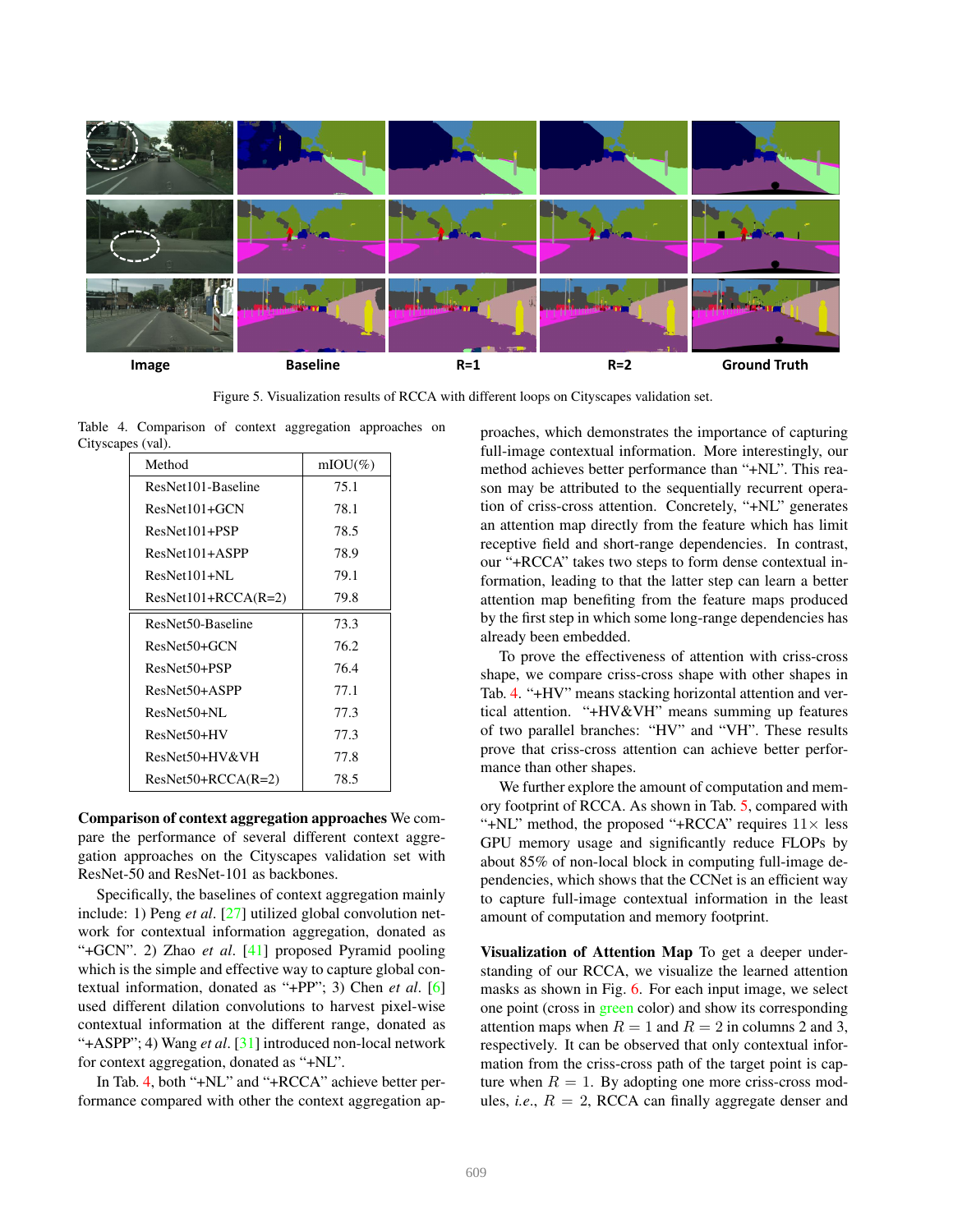

Figure 6. Visualization of attention module on Cityscapes validation set. The left column is the input images, the 2 and 3 columns are pixel-wise attention maps when  $R = 1$  and  $R = 2$  in RCCA. Table 5. Comparison of Non-local module and RCCA. FLOPs and

Memory increment are estimated for an input of  $1 \times 3 \times 769 \times 769$ .

| Method       | $GFLOPs(\triangle)$ | Memory(M $\blacktriangle$ )   mIOU(%) |      |
|--------------|---------------------|---------------------------------------|------|
| baseline     |                     |                                       | 73.3 |
| $+NI.$       | 108                 | 1411                                  | 77.3 |
| $+RCCA(R=2)$ | 16.5                | 127                                   | 78.5 |

richer contextual information compared with that of  $R = 1$ . Besides, we observe that the attention module could capture semantic similarity and full-image dependencies.

## 4.4. Experiments on ADE20K

In this subsection, we conduct experiments on the AED20K dataset, which is a very challenging scene parsing dataset. As shown in Tab. 6, CCNet achieves the state-ofthe-art performance of 45.22%, outperforms the previous state-of-the-art methods by more than 0.6%. Among the approaches, most of methods [40, 41, 42, 20, 33, 39] adopt the ResNet-101 as backbone and RefineNet [22] adopts a more powerful network, *i.e*., ResNet-152, as the backbone. EncNet [39] achieves previous best performance among the methods and utilizes global pooling with image-level supervision to collect image-level context information. In contrast, our CCNet adopts an alternative way to integrate contextual information by capture full-image dependencies and achieve better performance.

## 4.5. Experiments on COCO

To further demonstrate the generality of CCNet, we conduct the instance segmentation task on COCO [23] using the competitive Mask R-CNN model [16] as the baseline. Following [31], we modify the Mask R-CNN backbone by adding the RCCA module right before the last convolutional residual block of res4. We evaluate a standard baseline of ResNet-50/101. All models are fine-tuned from ImageNet pre-training. We use the official implementation<sup>1</sup> with endto-end joint training whose performance is almost the same as the baseline reported in  $[31]$ . We report the results in

Table 6. Comparison with state-of-the-arts on ADE20K (val).

| Method                    | <b>Backbone</b> | $mIOU(\%)$ |
|---------------------------|-----------------|------------|
| RefineNet [22]            | ResNet-152      | 40.70      |
| <b>SAC [40]</b>           | ResNet-101      | 44.30      |
| PSPNet [41]               | ResNet-101      | 43.29      |
| PSANet [42]               | ResNet-101      | 43.77      |
| <b>DSSPN [20]</b>         | ResNet-101      | 43.68      |
| UperNet $[33]$            | ResNet-101      | 42.66      |
| EncNet $\lceil 39 \rceil$ | ResNet-101      | 44.65      |
| <b>CCNet</b>              | ResNet-101      | 45.22      |

Table 7. Comparisons on COCO (val).

| Method           |          | $AP^{box}$ | ${\bf A}{\bf P}^{mask}$ |
|------------------|----------|------------|-------------------------|
| R <sub>50</sub>  | baseline | 38.2       | 34.8                    |
|                  | $+NL$    | 39.0       | 35.5                    |
|                  | $+RCCA$  | 39.3       | 36.1                    |
| R <sub>101</sub> | baseline | 40.1       | 36.2                    |
|                  | $+NL$    | 40.8       | 37.1                    |
|                  | $+RCCA$  | 41.0       | 37.3                    |

terms of box AP and mask AP in Tab. 7 on COCO. The results demonstrate that our method substantially outperforms the baseline in all metrics. Meanwhile, the network with "+RCCA" also achieve the better performance than the network with one non-local block "+NL".

## 5. Conclusion and future work

In this paper, we have presented a Criss-Cross Network (CCNet) for deep learning based dense prediction tasks, which adaptively captures contextual information on the criss-cross path. To obtain dense contextual information, we introduce RCCA which aggregates contextual information from all pixels. The experiments demonstrate that RCCA captures full-image contextual information in less computation cost and less memory cost. Our CCNet achieves outstanding performance consistently on two semantic segmentation datasets, *i.e*. Cityscapes, ADE20K and instance segmentation dataset, *i.e*. COCO.

## Acknowledgements

This work was supported by NSFC (No. 61876212, No. 61733007 and No. 61572207), the fund of HUST-Horizon Computer Vision Research Center, China Scholarship Council, Hubei Scientific and Technical Innovation Key Project, IBM-Illinois Center for Cognitive Computing Systems Research (C3SR) and ARC DECRA DE190101315.

<sup>1</sup>https://github.com/facebookresearch/ maskrcnn-benchmark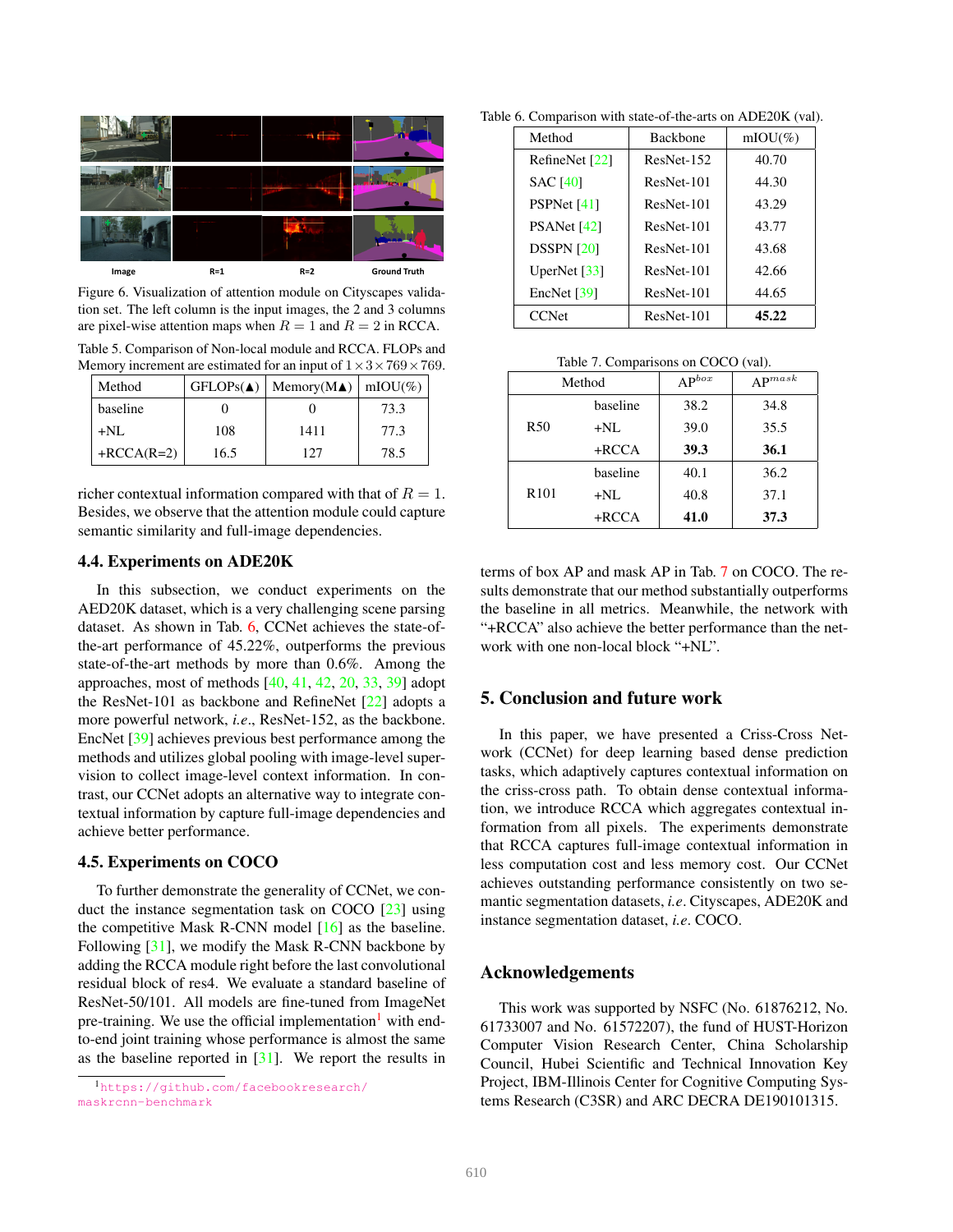## References

- [1] Ronald T Azuma. A survey of augmented reality. *Presence: Teleoperators & Virtual Environments*, 6(4):355–385, 1997. 1
- [2] Bowen Chen, Liang-Chieh Chen, Yunchao Wei, Yukun Zhu, Zilong Huang, Jinjun Xiong, Thomas Huang, Wen-Mei Hwu, and Honghui Shi. Spgnet: Semantic prediction guidance for scene parsing. In *iccv*, 2019. 2
- [3] Liang-Chieh Chen, Maxwell D Collins, Yukun Zhu, George Papandreou, Barret Zoph, Florian Schroff, Hartwig Adam, and Jonathon Shlens. Searching for efficient multi-scale architectures for dense image prediction. *arXiv preprint arXiv:1809.04184*, 2018. 3, 6
- [4] Liang-Chieh Chen, George Papandreou, Iasonas Kokkinos, Kevin Murphy, and Alan L Yuille. Semantic image segmentation with deep convolutional nets and fully connected crfs. *arXiv preprint arXiv:1412.7062*, 2014. 2, 3, 5
- [5] Liang-Chieh Chen, George Papandreou, Iasonas Kokkinos, Kevin Murphy, and Alan L Yuille. Deeplab: Semantic image segmentation with deep convolutional nets, atrous convolution, and fully connected crfs. *IEEE transactions on pattern analysis and machine intelligence*, 40(4):834–848, 2018. 1, 2, 3, 5, 6
- [6] Liang-Chieh Chen, George Papandreou, Florian Schroff, and Hartwig Adam. Rethinking atrous convolution for semantic image segmentation. *arXiv preprint arXiv:1706.05587*, 2017. 2, 5, 6, 7
- [7] Liang-Chieh Chen, Yi Yang, Jiang Wang, Wei Xu, and Alan L Yuille. Attention to scale: Scale-aware semantic image segmentation. In *Proceedings of the IEEE conference on computer vision and pattern recognition*, pages 3640–3649, 2016. 3
- [8] Liang-Chieh Chen, Yukun Zhu, George Papandreou, Florian Schroff, and Hartwig Adam. Encoder-decoder with atrous separable convolution for semantic image segmentation. *arXiv preprint arXiv:1802.02611*, 2018. 2, 6
- [9] Jianpeng Cheng, Li Dong, and Mirella Lapata. Long shortterm memory-networks for machine reading. *arXiv preprint arXiv:1601.06733*, 2016. 2
- [10] Marius Cordts, Mohamed Omran, Sebastian Ramos, Timo Rehfeld, Markus Enzweiler, Rodrigo Benenson, Uwe Franke, Stefan Roth, and Bernt Schiele. The cityscapes dataset for semantic urban scene understanding. In *Proceedings of the IEEE conference on computer vision and pattern recognition*, pages 3213–3223, 2016. 2, 5
- [11] Jifeng Dai, Haozhi Qi, Yuwen Xiong, Yi Li, Guodong Zhang, Han Hu, and Yichen Wei. Deformable convolutional networks. *CoRR, abs/1703.06211*, 1(2):3, 2017. 2
- [12] Henghui Ding, Xudong Jiang, Bing Shuai, Ai Qun Liu, and Gang Wang. Context contrasted feature and gated multiscale aggregation for scene segmentation. In *The IEEE Conference on Computer Vision and Pattern Recognition (CVPR)*, June 2018. 2
- [13] Martin Evening. *Adobe Photoshop CS3 for photographers: a professional image editor's guide to the creative use of Photoshop for the Macintosh and PC*. Focal press, 2012. 1
- [14] Jannik Fritsch, Tobias Kuehnl, and Andreas Geiger. A new performance measure and evaluation benchmark for road detection algorithms. In *16th International IEEE Conference on Intelligent Transportation Systems (ITSC 2013)*, pages 1693–1700. IEEE, 2013. 1
- [15] Jun Fu, Jing Liu, Haijie Tian, Zhiwei Fang, and Hanqing Lu. Dual attention network for scene segmentation. *arXiv preprint arXiv:1809.02983*, 2018. 3
- [16] Kaiming He, Georgia Gkioxari, Piotr Dollár, and Ross Girshick. Mask r-cnn. In *Computer Vision (ICCV), 2017 IEEE International Conference on*, pages 2980–2988. IEEE, 2017. 5, 8
- [17] Kaiming He, Xiangyu Zhang, Shaoqing Ren, and Jian Sun. Deep residual learning for image recognition. In *Proceedings of the IEEE conference on computer vision and pattern recognition*, pages 770–778, 2016. 2, 5
- [18] Jie Hu, Li Shen, and Gang Sun. Squeeze-and-excitation networks. *arXiv preprint arXiv:1709.01507*, 7, 2017. 3
- [19] Tsung-Wei Ke, Jyh-Jing Hwang, Ziwei Liu, and Stella X Yu. Adaptive affinity field for semantic segmentation. *arXiv preprint arXiv:1803.10335*, 2018. 3, 6
- [20] Xiaodan Liang, Hongfei Zhou, and Eric Xing. Dynamicstructured semantic propagation network. In *Proceedings of the IEEE Conference on Computer Vision and Pattern Recognition*, pages 752–761, 2018. 8
- [21] Di Lin, Yuanfeng Ji, Dani Lischinski, Daniel Cohen-Or, and Hui Huang. Multi-scale context intertwining for semantic segmentation. In *Proceedings of the European Conference on Computer Vision (ECCV)*, pages 603–619, 2018. 2
- [22] Guosheng Lin, Anton Milan, Chunhua Shen, and Ian D Reid. Refinenet: Multi-path refinement networks for highresolution semantic segmentation. In *Cvpr*, volume 1, page 5, 2017. 2, 6, 8
- [23] Tsung-Yi Lin, Michael Maire, Serge Belongie, James Hays, Pietro Perona, Deva Ramanan, Piotr Dollár, and C Lawrence Zitnick. Microsoft coco: Common objects in context. In *European conference on computer vision*, pages 740–755. Springer, 2014. 5, 8
- [24] Sifei Liu, Shalini De Mello, Jinwei Gu, Guangyu Zhong, Ming-Hsuan Yang, and Jan Kautz. Learning affinity via spatial propagation networks. In *Advances in Neural Information Processing Systems*, pages 1520–1530, 2017. 3
- [25] Ziwei Liu, Xiaoxiao Li, Ping Luo, Chen-Change Loy, and Xiaoou Tang. Semantic image segmentation via deep parsing network. In *Proceedings of the IEEE International Conference on Computer Vision*, pages 1377–1385, 2015. 3
- [26] Jonathan Long, Evan Shelhamer, and Trevor Darrell. Fully convolutional networks for semantic segmentation. In *Proceedings of the IEEE conference on computer vision and pattern recognition*, pages 3431–3440, 2015. 1, 2
- [27] Chao Peng, Xiangyu Zhang, Gang Yu, Guiming Luo, and Jian Sun. Large kernel mattersimprove semantic segmentation by global convolutional network. In *Computer Vision and Pattern Recognition (CVPR), 2017 IEEE Conference on*, pages 1743–1751. IEEE, 2017. 3, 6, 7
- [28] Olaf Ronneberger, Philipp Fischer, and Thomas Brox. Unet: Convolutional networks for biomedical image segmen-